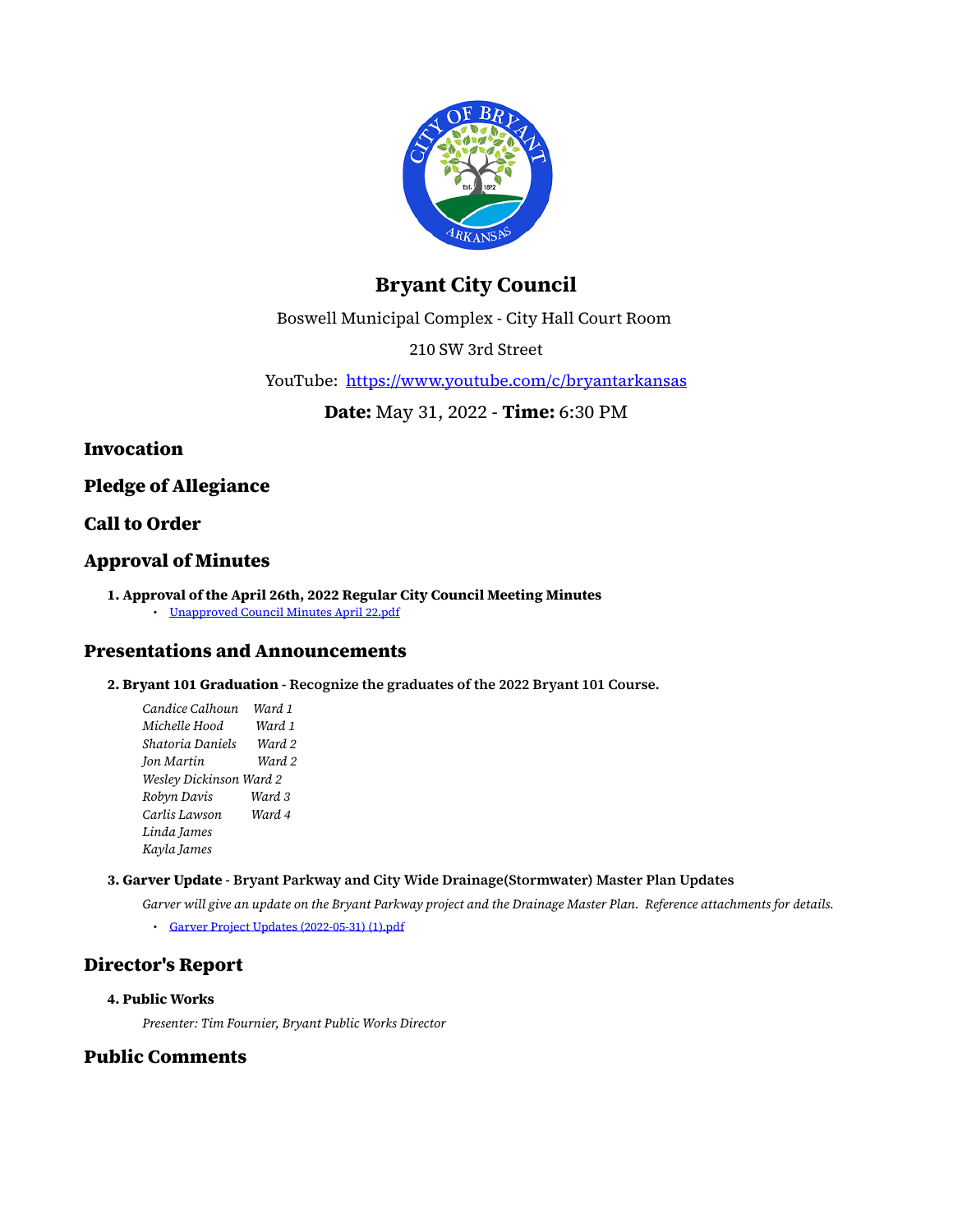### **Old Business**

### **New Business**

#### **Finance**

#### **5. Year to Date Monthly Financial Report - April Ending Monthly Report**

- *Presentation and Approval of the regular monthly financial report, see attachment.*
	- [05.23.22 April Month to Date Financial Report.pdf](https://www.cityofbryant.com/grab/agendas/uploads/agenda_106/05-23-22_april_month_to_date_financial_report.pdf)
- **6. Resolution for Dissolution of Salem Fund/Act A Resolution to Dissolve the Salem Fund and bank account**

*A Resolution to Dissolve the Salem Fund 560 and corresponding bank account with attached letter of acknowledgment from Salem Water Users LLC, see attachment*

• [05.10.22 Salem Resolution and Letter Closing.pdf](https://www.cityofbryant.com/grab/agendas/uploads/agenda_106/05-10-22_salem_resolution_and_letter_closing.pdf)

#### **7. Resolution for IT Budget Adjustment - IT Budget Adjustment for Backup Appliance and related items**

*Resolution to Amend the 2022 City Budget within the IT budget section.*

• [05.23.22 IT Budget Adjustment.pdf](https://www.cityofbryant.com/grab/agendas/uploads/agenda_106/05-23-22_it_budget_adjustment.pdf)

#### **Community Development**

#### **8. Aria Oil Multi-Use Trail Waiver**

*Aria Oil requesting a waiver to not build multi-use trail along Highway 5. Rest of site plan has been approved via Planning Commission and DRC.*

• [Aria Oil Site Plan.pdf](https://www.cityofbryant.com/grab/agendas/uploads/agenda_106/aria_oil_site_plan.pdf)

#### **9. Medic Sleep Care Sign Variance Appeal**

*The sign was originally approved by staff based on an application stating the sign would be 57 square feet. The sign code allows for 60 sq ft. The sign that was installed measured 77.5 sq ft. Planning Commission denied the variance application on 5/9/22. The applicant has requested an appeal to City Council.*

• [Medic Sleep Care.pdf](https://www.cityofbryant.com/grab/agendas/uploads/agenda_106/medic_sleep_care.pdf)

#### **10. Metroplan STBG Grant Program - A RESOLUTION EXPRESSING THE WILLINGNESS OF THE CITY OF BRYANT TO UTILIZE FEDERAL-AID SURFACE TRANSPORTATION PROGRAM FUNDS**

*A Resolution stating that the City is willing to commit matching funding towards a federal aid grant through Metroplan in order to further connect our City trail system. The project we are requesting funding for is a connection from the existing Bryant Parkway Trail near Raymar Road to the existing Bryant Parkway trail at the corner of Parkway and HWY 5. This will provide a route for pedestrians and cyclists from the North side of Bryant to the South side by creating a safe passage over the I-30 corridor.*

• [Parkway Trail Resolution - Unsigned.pdf](https://www.cityofbryant.com/grab/agendas/uploads/agenda_106/parkway_trail_resolution_-_unsigned.pdf)

#### **Fire Department**

#### **11. Fire Department 14 Day Work Cycle - An Ordinance To Amend Ordinance No. 2006-26, Establish a 14-Day Work Period For The City Of Bryant Fire Department; And For Other Purposes**

*This will allow employees engaged in fire suppression within the fire department to have the same 14 day work period for OT accrual as those employees engaged in law enforcement within the police department. Estimated budgetary impact of approximately \$35,600 as shown in attached salary schedule.*

• [FD 14 day work cycle with background and supporting info.pdf](https://www.cityofbryant.com/grab/agendas/uploads/agenda_106/fd_14_day_work_cycle_with_background_and_supporting_info.pdf)

#### **12. Fire Department 2012 GMC 1500 Pickup - Requesting permission to list 2012 GMC 1500 Pickup on EGovDeals**

*Selling pool vehicle reaching end of life cycle*

• [Fire Dept 2012 GMC 1500 Pickup.pdf](https://www.cityofbryant.com/grab/agendas/uploads/agenda_106/fire_dept_2012_gmc_1500_pickup.pdf)